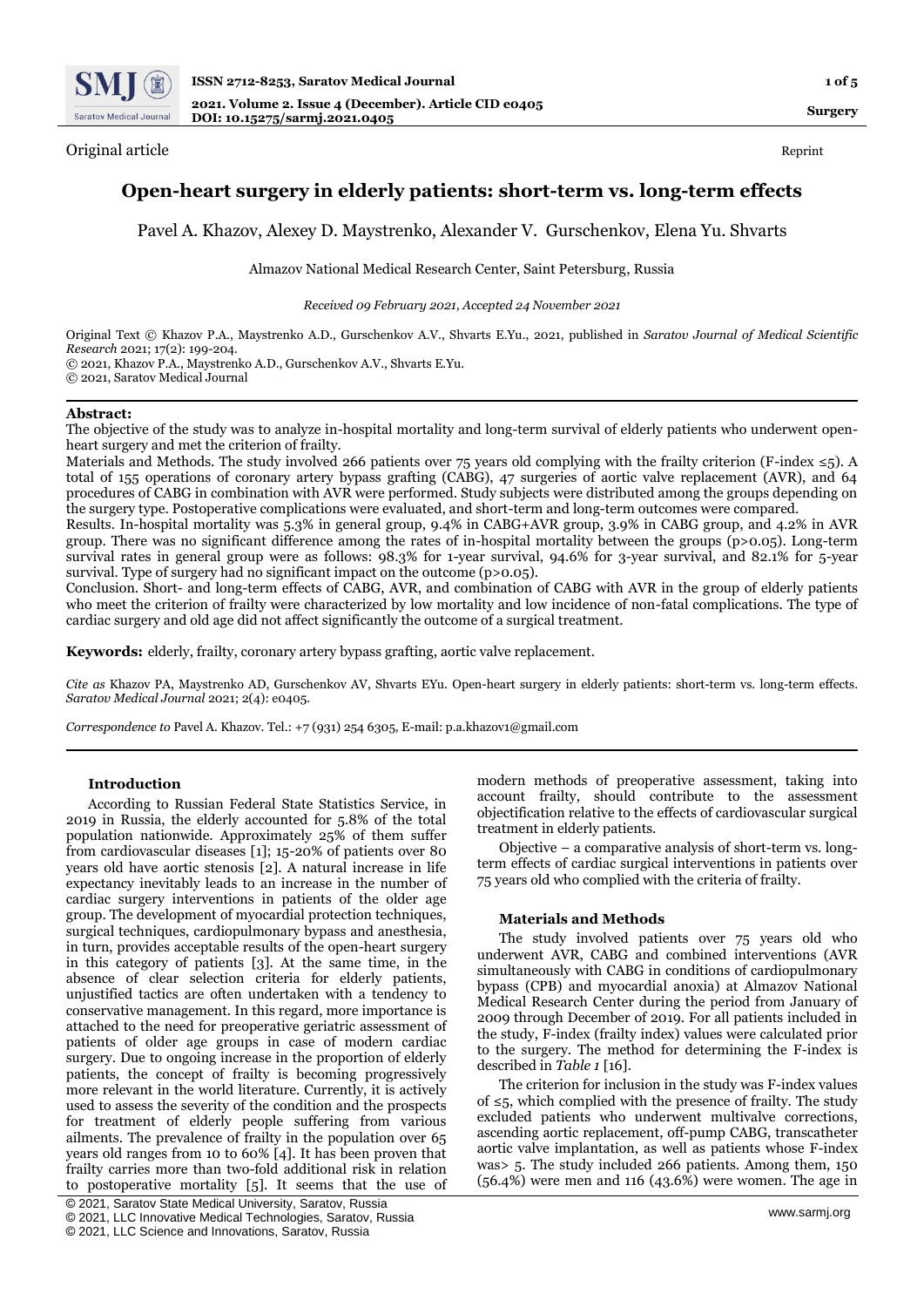

**Surgery**

the group averaged 81.6±1.8 years. Overall, 155 CABG operations, 47 AVR operations and 64 CABG operations in combination with AVR were performed. Patients were distributed among the groups depending on the surgery type.

We studied the clinical and functional state of patients before and after surgical treatment. In the course of analysis, standard demographic, anthropometric, anamnestic, clinical and instrumental data of patients, including comorbidity, functional class sensu NYHA classification (New York Heart Association) were recorded. To estimate predicted operative mortality, the scores on EuroSCORE II (European System for Cardiac Operative Risk Evaluation) and STS (Society of Thoracic Surgeons) scales were employed, along with taking into account types of surgical interventions, early postoperative complications and in-hospital mortality.

**Table 1. Method for calculating the values of** *F***-index**

| Scale                                | Components           | Definition                                                                                                                                                                                                                                                                                                                                           | Scoring                                                                                                                                                                                                                                          |  |
|--------------------------------------|----------------------|------------------------------------------------------------------------------------------------------------------------------------------------------------------------------------------------------------------------------------------------------------------------------------------------------------------------------------------------------|--------------------------------------------------------------------------------------------------------------------------------------------------------------------------------------------------------------------------------------------------|--|
| Potential<br>physical<br>performance | <b>Balance Test</b>  | The patient is asked to<br>stand in the semi-<br>tandem stance for 10<br>seconds. Further, if the<br>patient is able, then<br>he/she is asked to stand<br>in the tandem stance for<br>10 seconds. If the<br>patient is unable to<br>stand in the semi-<br>tandem stance, then<br>he/she is asked to stand<br>in the normal stance for<br>10 seconds. | $0$ – feet side by<br>side 0-9 s or<br>unable to<br>perform<br>$1 -$ feet side by<br>side 10 s<br>$2 -$ feet in a<br>tandem stance 0-<br>2s<br>$3 -$ feet in a<br>tandem stance<br>$3-9s$<br>$4 - feet$ in a<br>tandem stance<br>10 <sub>s</sub> |  |
|                                      | Chair Stand<br>Test  | The patient sits in a<br>straight-backed chair.<br>Ask him/her to stand up<br>5 times as quickly as<br>possible with his/her<br>arms folded across the<br>chest; the time for 5<br>stand-ups is recorded<br>(the stopwatch is<br>stopped after the fifth<br>rise from the chair).                                                                    | $0$ – unable to<br>complete<br>$1 - 16.7$ s<br>$2 - 13.7 - 16.6$ s<br>$3 - 11.2 - 13.6$ s<br>$4 - 11.1$ s                                                                                                                                        |  |
|                                      | 5-Meter<br>Walk Test | The patient is asked to<br>walk 5 m forward; the<br>time required for this is<br>recorded (the stopwatch<br>is stopped when the<br>patient crosses the 5 m<br>line).                                                                                                                                                                                 | $0$ – inability to<br>walk 5 m<br>$1 - 11.6$ s (<0.43)<br>$m/s$ )<br>$2 - 8.3 - 11.5$ s<br>$(0.44 - 0.60$ m/s)<br>$3 - 6.5 - 8.2$ s<br>$(0.61 - 0.77$ m/s)<br>$4 - 6.4$ s ( $>0.78$ )<br>$m/s$ )                                                 |  |

Each indicator is scored 0–4 points. Frailty corresponds to a total score of  $\leq 5/12$ .

Statistical data processing was carried out using Microsoft Excel and IBM SPSS Statistica software. All variables were tested for normality of the distribution using one-sided Kolmogorov-Smirnov test. Most of investigated indicators complied with the law of normal distribution. Statistical comparisons were performed using Student's t-test for parametric variables, or using Mann-Whitney U test for nonparametric variables. The differences between indicators were considered statistically significant at p <0.05. Longterm survival was assessed via telephone interviews. The survey was conducted once – in September of 2020. We were able to establish contact with 197 patients (74%); information about remaining 69 patients (26%) could not be obtained (i.e., the contact number remained unavailable after repeated calling attempts). The collected data were analyzed using the Kaplan-Meier method. When comparing survival curves among different groups, a log-rank test was employed.

# **Results**

The patients included in the study were characterized by the presence of multiple concomitant illnesses. for example, 51 patients (19.1%) were diagnosed with diabetes mellitus, 22 subjects (8%) with oncological diseases, 105 (39.4%) with arrythmias (atrial fibrillation), 156 (58.6%) with chronic heart failure, 38 (14.2%) with acute myocardial infarction (MI), 32 (12.4%) with chronic kidney disease, 191 (71.8%) with hypertension, and 22 subjects (8%) had a history of acute cerebrovascular accident (Table 2). 198 patients (74.4%) had no baseline myocardial contractility disorders. The left ventricular ejection fraction (LVEF) before surgery was above 55%. The mean LVEF was 59.3±11.8%. It is important to note that 15 patients (5.6%) exhibited a pronounced decrease in LVEF up to 30%, and 12 subjects (4.5%) initially showed a moderate reduction in LVEF of over 40%. The group average for NYHA functional class was initially 2.9±0.5. The mean plasma hemoglobin level prior to the surgery was  $121.3 \pm 17.4$  g/L. The tendency of anemia presence was accounting for high percentage of postoperative blood transfusions. The average EuroSCORE II was 6.1% [2.4; 9.8] and STS score was 6.6% [2.7; 10.5]. The average Findex was 3.1±0.9. We would like to emphasize high perceived risks of prolonged mechanical ventilation and of renal failure development (36% and 25%, respectively).

A total of 155 CABG surgeries (58.3%) were performed, and 64 CABG procedures in combination with AVR (24.1%). Solely AVR operations were performed in 47 cases (17.7%). All interventions were performed under the conditions of CPB. The average time of CPB was 104.9±32 min, the average time of aortic cross-clamping was 66.4±23.9 min (*Table 2*). In patients with aortic valve disorders, preference was given

All surgical interventions in the subjects were performed using a median sternotomy. In all studied patients, CPB was carried out according to the aorta – right atrium scheme. Protection of the myocardium in 100% of patients was carried out by means of isothermic blood cardioplegia with hyperkalemic solution. In 88% of cases, the method of administration was combined: the antegrade-retrograde technique (aortic root – coronary sinus). In 32 patients with severe aortic regurgitation, solely retrograde cardioplegia was performed. The great saphenous vein and the left internal thoracic artery were used as material for CABG operations. There were no cases of either bimammary CABG, or use of radial artery.

<sup>[</sup> © 2021, Saratov State Medical University, Saratov, Russia

<sup>©</sup> 2021, LLC Innovative Medical Technologies, Saratov, Russia

<sup>©</sup> 2021, LLC Science and Innovations, Saratov, Russia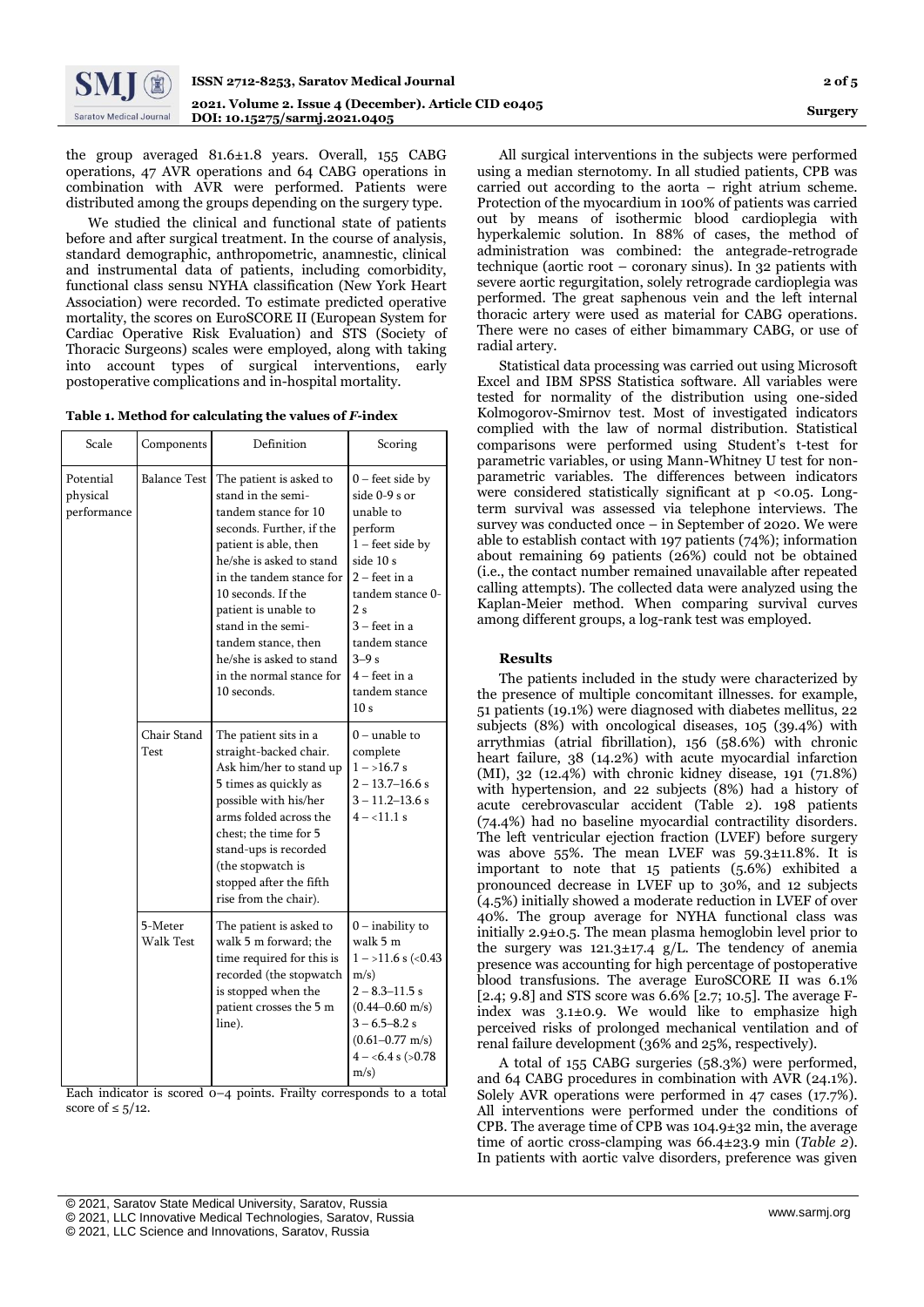to biological prostheses. A mechanical prosthesis was implanted in only two patients.

In the early postoperative period, the following complications were diagnosed: acute heart failure (AHF), n=10 (3.8%); perioperative MI, n=5 (1.9%); stroke, n=8 (3%); infectious complications (IC): mediastinitis, n=6 (2.3%); superficial wound infection, n=4 (1.5%); respiratory failure, n=35 (13.1%); pneumonia, n=25 (9.4%); bleeding from a postoperative wound, n=9 (3.3%); acute renal failure, n=16 (6.0%); rhythm and conduction disorders, n=44 (16.5%) (*Table 3*).

The average time spent in the intensive care unit was 2.1±1.2 days. From the presented data, it can be concluded that the incidence of complications on the part of the respiratory system and kidneys was close to the predicted values sensu STS score. The total in-hospital mortality was 5.3% (14 patients). The highest lethality was in the AVR+CABG group: 9.4% (6 patients). In the CABG group, mortality was 3.9% (6 patients); and in the AVR group, it constituted 4.2% (2 patients). At the same time, there were no significant statistical differences in terms of in-hospital mortality between the groups (p>0.05). AHF in the postoperative period was the cause of death on 8 occasions, stroke on 3 occasions, pulmonary embolism occurred in 1 patient, and IC in 2 subjects (mediastinitis). When analyzing the data in the subgroup of deceased patients, a significantly lower baseline LVEF was revealed than in the entire group (50.7±9.2% vs. 59.2±11.8%).

**Table 2. General characteristics of interventions in the subjects**

| Patients by groups according to | Sample size | Mean time, min                     |                              |
|---------------------------------|-------------|------------------------------------|------------------------------|
| performed interventions         | (9/0)       | Artificial<br>blood<br>circulation | Aortic<br>cross-<br>clamping |
| General group                   | 266 (100%)  | $104.9 + 32$                       | $66.4 \pm 23.9$              |
| CABG group                      | 155 (58.3%) | $100.9 \pm 26.7$                   | $56.5 \pm 15.8$              |
| AVR group                       | 47 (17.7%)  | $91.6 \pm 25.5$                    | $66.9 \pm 21.8$              |
| CABG+AVR group                  | 64 (24.1%)  | $127.5 \pm 38.3$                   | $88.9 \pm 26.9$              |

**Table 3. Characteristics of complications in early postoperative period**

| Acute heart failure | Acute myocardial<br>infarction | cerebrovascular<br>accident<br>Acute | complications<br>Infectious | Acute renal failure | Postoperative<br>bleeding | and heart conduction<br>Heart arrhythmia<br>disorders |
|---------------------|--------------------------------|--------------------------------------|-----------------------------|---------------------|---------------------------|-------------------------------------------------------|
| 10                  |                                | 8                                    | 10                          | 16                  | 9                         | 44                                                    |
| (3.75%)             | $(1.87\%)$                     | (3%)                                 | (3.75%)                     | (6%)                | $(3.3\%)$                 | $(16.5\%)$                                            |

[ © 2021, Saratov State Medical University, Saratov, Russia

© 2021, LLC Innovative Medical Technologies, Saratov, Russia

© 2021, LLC Science and Innovations, Saratov, Russia

The predicted mortality sensu EuroSCORE II and STS scores in this subgroup of patients was also higher than the average for the entire pool of patients: they amounted to 8.9% [3.5; 14.3] and 9.7% [4.1; 14.8], correspondingly. The average length of stay at the cardiac surgery division for the general group was 11.1±5.9 days. The mean follow-up time for assessing long-term survival was 4.1±2.4 years. Long-term survival in the general group was as follows: a year  $-$  98.3%, three years –  $94.6\%$ , five years –  $82.1\%$ , 10 years –  $20\%$ . The average duration of survival was 7.5±0.3 years. Long-term survival in the CABG group was as follows: a year  $-99.5\%$ , three years v 95.4%, five years v 86.5%. The average survival duration in this group was 7.8±0.4 years. Long-term survival in the AVR group was as follows: a year – 99.6%, three years – 93.1%, five years – 62.5%. The average survival time lasted 6.5±0.6 years. Long-term survival in the AVR+CABG group was as follows: a year – 93.3%, three years – 87.5%, five years – 81.9%. The average duration of survival was 7.4±0.7 years. The subjects did not experience MACE (Major Adverse Cardiac Events) within a year in 99.1% of cases, within three years in 97.1% of cases, and within five years in 89.2% of cases. Comparison of the Kaplan-Meier survival curves using the log-rank test did not show significant differences in the survival rates of patients with frailty depending on the surgery type (*Figures 1-3*).



**Figure 1. Comparison of survival curves across groups: CABG vs. CABG+AVR**



**Figure 2. Comparison of survival curves across groups: AVR vs. CABG+AVR**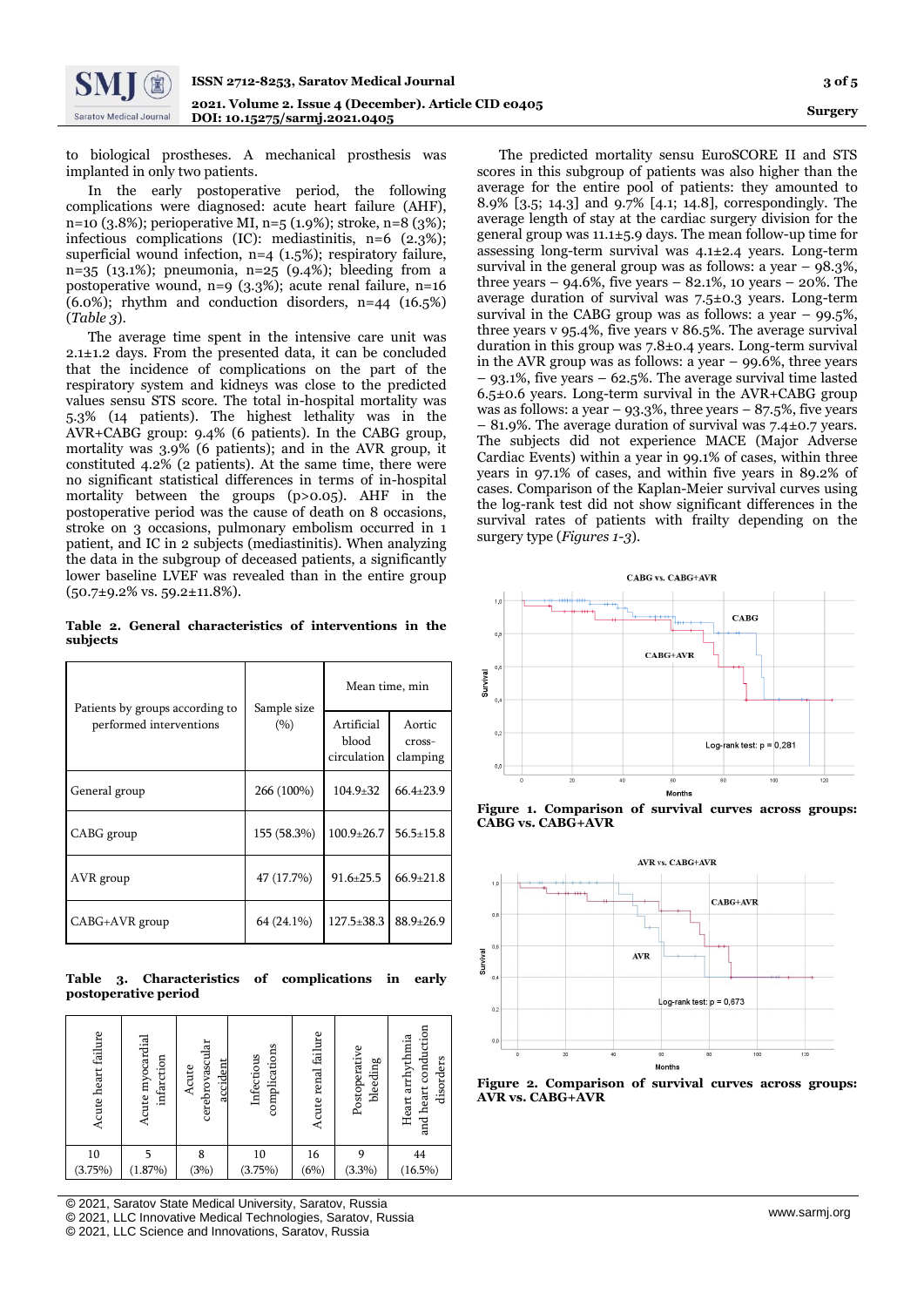



**Figure 3. Comparison of survival curves across groups: CABG vs. AVR**

# **Discussion**

Coronary artery disease and degenerative aortic valve disease are among the most widespread heart diseases in elderly patients. Accordingly, cardiac surgery for this category of people is truly relevant [3, 6, 7]. However, some of the patients of this age group do not have an opportunity to receive the surgical treatment they need due to various factors. In the current Russian, American, and European guidelines for aortic stenosis treatment, old age is not a contraindication to AVR [8, 9]. Nevertheless, according to V. Lung et al. [10], in 33% of cases, healthcare professionals refuse to provide surgical treatment for aortic stenosis to elderly patients. S. Pierard et al. [11] demonstrated that about 40% of elderly people with severe aortic stenosis were treated conservatively, which, according to the authors, was associated with a poor prognosis for AVR in these patients (specifically, the twofold increase in mortality, compared with conservative therapy). At the same time, many foreign studies analyzing the AVR outcomes in the elderly, proved that this was a safe intervention with good short-term and long-term effects, significantly increasing the quality of life in this category of patients [12-13]. It is known that a significant number of elderly patients with AVR also require CABG due to the presence of hemodynamically significant stenoses of the coronary arteries. However, literature data on the nature of the effect of concomitant CABG surgery on the survival rate of elderly patients undergoing AVR are also very contradictory [12-13]. According to our research, in-hospital mortality was 5.3% in the general group, 3.9% in CABG group, 4.2% in AVR group, and 9.4% in the AVR+CABG group, which was comparable with the data of other current domestic and foreign studies on the topic [14-16]. In-hospital mortality after the AVR operation, according to foreign authors, ranged from 5.2– 6.7% [14-16] vs. 4.2% in our study. It should be noted that in the mentioned studies, conducted on old and elderly patients, the indicators of frailty were not evaluated; hence, it could be assumed that the patients included in our study were in a somewhat more severe condition, whereas the mortality rates were almost the same. As anticipated, the mortality rates in our study were significantly higher than the mortality rates in the group of younger patients (e.g., in our institution, the latter are 1.65%).

In general, the analysis of the publications on the topic over past 30 years, yields the conclusion that there is a clear trend towards a decrease in postoperative cardiac mortality in elderly patients. For example, in the early 1990s, the in-

hospital mortality in AVR ranged 6-15% [3], while recent studies quoted it at the level of 2-10% [11, 13]. Foreign authors attribute this finding to the development of myocardial protection techniques, surgical techniques, CPB and anesthetic management [7]. Perhaps, an improvement in the outcomes of cardiac surgical treatment is also due to a better preoperative assessment of the patients' initial condition, which emphasizes the need for such evaluation. This hypothesis is also confirmed by the nature and frequency of postoperative complications; and the latter in our study are similar to those in domestic and foreign published sources. E.g., the study by Yu. Okamoto et al. [17] confirmed that 3.8% of 104 patients had IC in the postoperative period. In our study, such complications amounted to 3.7%. According to the observations of T. Fukuia et al. [18] and D.A. Astapova et al. [19], the frequency of stroke was 2.6 and 2.4%, respectively. In the course of analyzing our data, the frequency of postoperative stroke was found at the level of 3%. According to the studies of aforementioned authors, the incidence of MI after interventions ranged from 0 to 0.9%, which approximately matched our results (1.8%). For major postoperative complications (MI, AHF, stroke, bleeding), there were no significant statistical differences between our results and the data of other authors (p>0.05).

It was problematic to carry out statistical analyses of other postoperative complications due to different criteria for their diagnosis. Long-term survival rates, according to our study, did not reliably depend on the type of intervention, in contrast to the data by M. Krane et al. [20], who observed a decrease in survival in the AVR+CABG group, compared with the groups of isolated interventions. S.J. Melby et al. [12], in turn, showed the best values of short-term and long-term survival in the group of combined interventions. Consequently, the effect of combined CABG on the results of AVR in elderly patients is still controversial [12-14]. Modern endovascular methods of transcatheter implantation of prostheses provide substantial aid in the treatment of patients with aortic stenosis; however, use of these methods is often limited by the anatomy of the aortic root, absence of aortic valve calcification, discrete stenosis of the coronary arteries, mitral regurgitation, etc. Besides, currently, it is logistically impossible to perform such surgery for everyone in need within the correct time frame. Accordingly, openheart surgeries become even more relevant over time due to general aging of the population. It is highly undesirable to deprive such patients of surgical treatment. Our data imply sufficient efficacy of open-heart interventions in elderly patients with signs of frailty, which facilitates the significant augmentation of the life span, as well as improves the quality of life in these patients.

## **Conclusion**

The obtained data suggest that modern cardiac surgeries can provide good short-term and long-term results: this is true of CABG and AVR procedures, including the combination of both, even in a group of elderly patients who meet the criteria of frailty. Despite naturally higher mortality in the group of elderly subjects, the mentioned cardiac surgical interventions can be considered safe for this group of patients. Obviously, this becomes possible only by taking into account the most complete preoperative assessment. The presence of frailty warns the clinician that the patient has a significantly higher risk of lethal outcome and complications.

<sup>[</sup> © 2021, Saratov State Medical University, Saratov, Russia

<sup>©</sup> 2021, LLC Innovative Medical Technologies, Saratov, Russia

<sup>©</sup> 2021, LLC Science and Innovations, Saratov, Russia